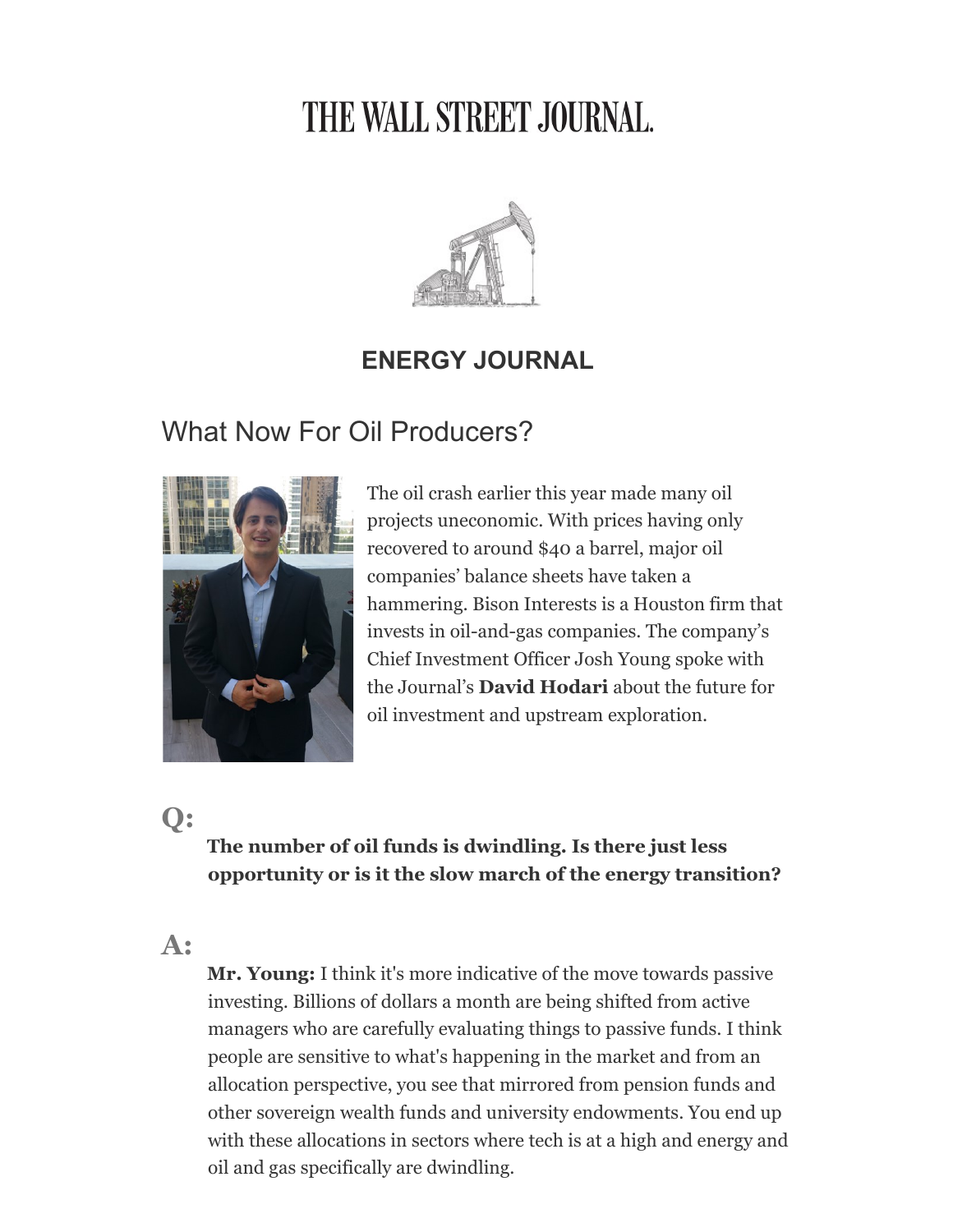**Oil prices have been calm in recent weeks. Is it the calm before another storm?**

#### **A:**

**Mr. Young:** There's obvious Covid-related demand destruction. From a U.S. perspective… there are too few rigs active to keep U.S. production anywhere close to flat. If you look at how the companies are resetting their capital budgets and what 2021 and 2022 will look like, if oil prices stay anywhere close to where they are now, you may see more decreases, and 2022 might actually be lower for oil U.S. production than 2019. If the world economy does recover over that timeframe, you could actually see much higher prices incentivize producers to drill and develop enough to meet world demand. Yes, there's demand destruction, but there's also supply destruction. Inventories have been kind of starting to get drawn, supported by OPEC.

### **Q:**

#### **What does the future hold for projects in more capital intensive locations?**

#### **A:**

**Mr. Young:** We're seeing even the largest oil majors pull back on their historic business model, which was to reinvest a portion of their cash flows in discovering the next barrels. I'm not saying that I think that people will go and do a whole bunch of exploration right now, but they probably should be because freight rates are really low right now. If you were the one gold miner [for example] that continued to explore over the last five years, you've had much lower exploration costs than the guys that are restarting it right now and you might not have to go and buy a whole bunch of stuff. Chevron just bought Noble, they tried to buy Anadarko, Exxon bought XTO. Shell just sold their Marcellus asset for a fifth of the capital they put into it. They've not been good buyers.

## **Q:**